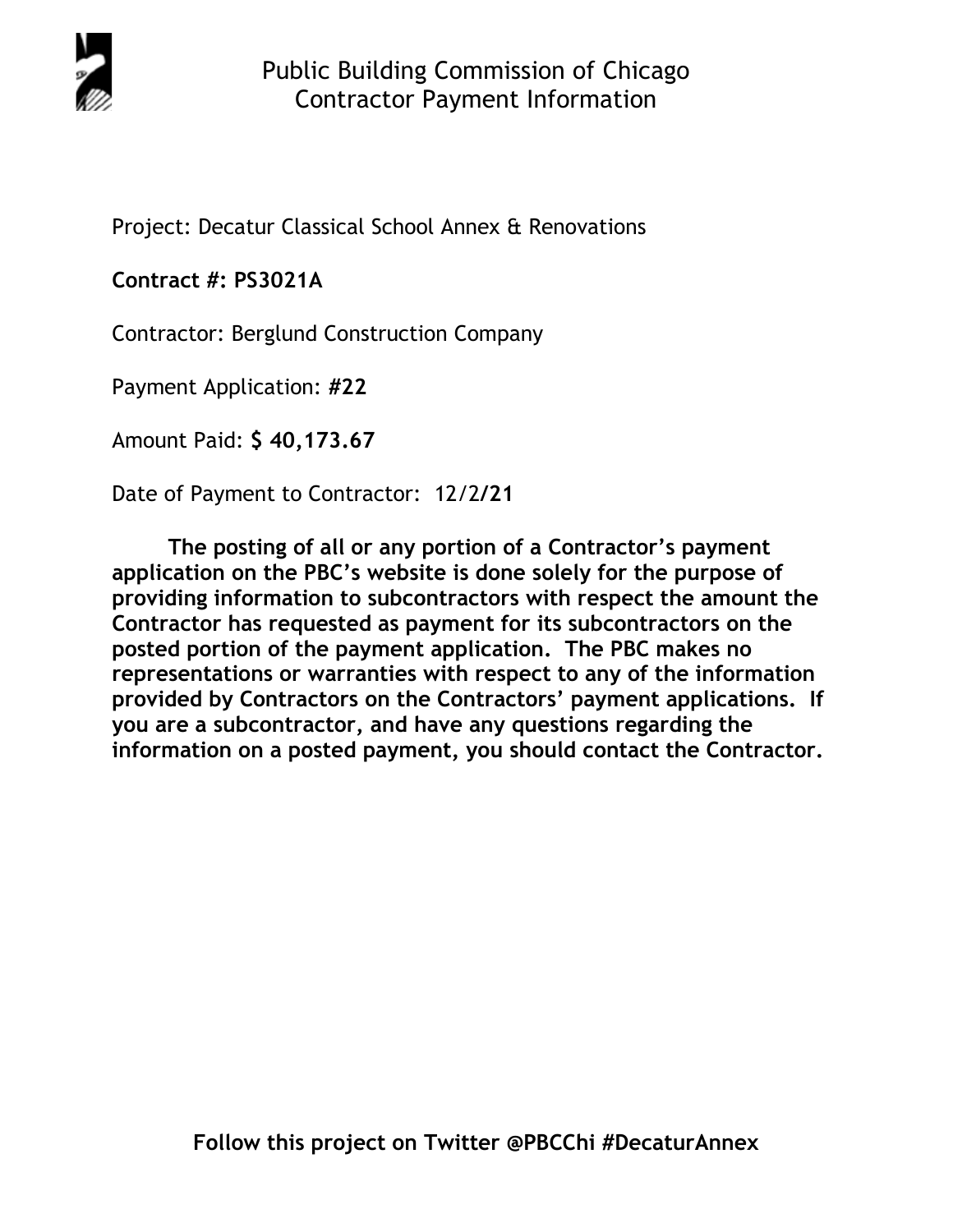#### PUBLIC BUILDING COMMISSION OF CHICAGO EXHIBIT S CERTIFICATE OF ARCHITECT - ENGINEER

| DATE:                                                    |                                                         |    |            |
|----------------------------------------------------------|---------------------------------------------------------|----|------------|
| PROJECT:                                                 | <b>Decatur Classical School Annex &amp; Renovations</b> |    |            |
| Pay Application No.:<br>For the Period:<br>Contract No.: | つつ<br>10/1/2021<br><b>PS3021A</b>                       | to | 10/31/2021 |

In accordance with Resolution No. \_\_\_\_\_\_, adopted by the Public Building Commission of Chicago on\_\_\_\_\_\_\_\_\_relating to the \$\_\_\_\_\_\_\_\_\_\_\_\_\_Revenue Bonds issued by the Public Building Commission of Chicago for the financing of this proiect (and all terms used herein shall have the same meaning as in said Resolution), I hereby certify to the Commission and to its Trustee, that:

- 1. Obligations in the amounts stated herein have been incurred by the Commission and that each item thereof is a proper charge against the Construction Account and has not been paid; and
- 2. No amount hereby approved for payment upon any contract will, when added to all amounts previously paid upon such contract, exceed 90% of cunent estimates approved by the Architect - Engineer until the aggregate amount of payments withheld equals 5% of the Contract Price (said retained funds being payable as set forth in said Resolution).

| <b>THE CONTRACTOR:</b>                                                                                                                                         | <b>Berglund Construction</b><br>111 E. Wacker Drive, Suite 2450, Chicago, IL 60601 |                                             |               |
|----------------------------------------------------------------------------------------------------------------------------------------------------------------|------------------------------------------------------------------------------------|---------------------------------------------|---------------|
| <b>FOR:</b><br><b>General Construction Services</b>                                                                                                            |                                                                                    |                                             |               |
| Is now entitled to the sum of:                                                                                                                                 | s                                                                                  | 40,173.67                                   |               |
| <b>ORIGINAL CONTRACTOR PRICE</b>                                                                                                                               | \$22,389,600.00                                                                    |                                             |               |
| <b>ADDITIONS</b>                                                                                                                                               | \$0.00                                                                             |                                             |               |
| <b>IDEDUCTIONS</b>                                                                                                                                             | \$0.00                                                                             |                                             |               |
| NET ADDITION OR DEDUCTION                                                                                                                                      | \$0.00                                                                             |                                             |               |
| <b>ADJUSTED CONTRACT PRICE</b>                                                                                                                                 | \$22,389,600.00                                                                    |                                             |               |
|                                                                                                                                                                |                                                                                    |                                             |               |
| <b>TOTAL AMOUNT EARNED</b>                                                                                                                                     |                                                                                    | \$                                          | 20,495,534.21 |
| <b>TOTAL RETENTION</b>                                                                                                                                         |                                                                                    | \$                                          | 220,256.64    |
| a) Reserve Withheld @ 1% of Total Amount Earned,<br>but Not to Exceed 1% of Contract Price<br>b) Liens and Other Withholding<br>c) Liquidated Damages Withheld |                                                                                    | 220,256.64<br>$rac{3}{s}$<br>- \$<br>$\sim$ |               |
| TOTAL PAID TO DATE (Include this Payment)                                                                                                                      |                                                                                    |                                             | 20,275,277.57 |
| <b>LESS: AMOUNT PREVIOUSLY PAID</b>                                                                                                                            |                                                                                    | s.                                          | 20,235,103.90 |
| <b>AMOUNT DUE THIS PAYMENT</b>                                                                                                                                 |                                                                                    | S                                           | 40,173.67     |

Architect Engineer:

signature, date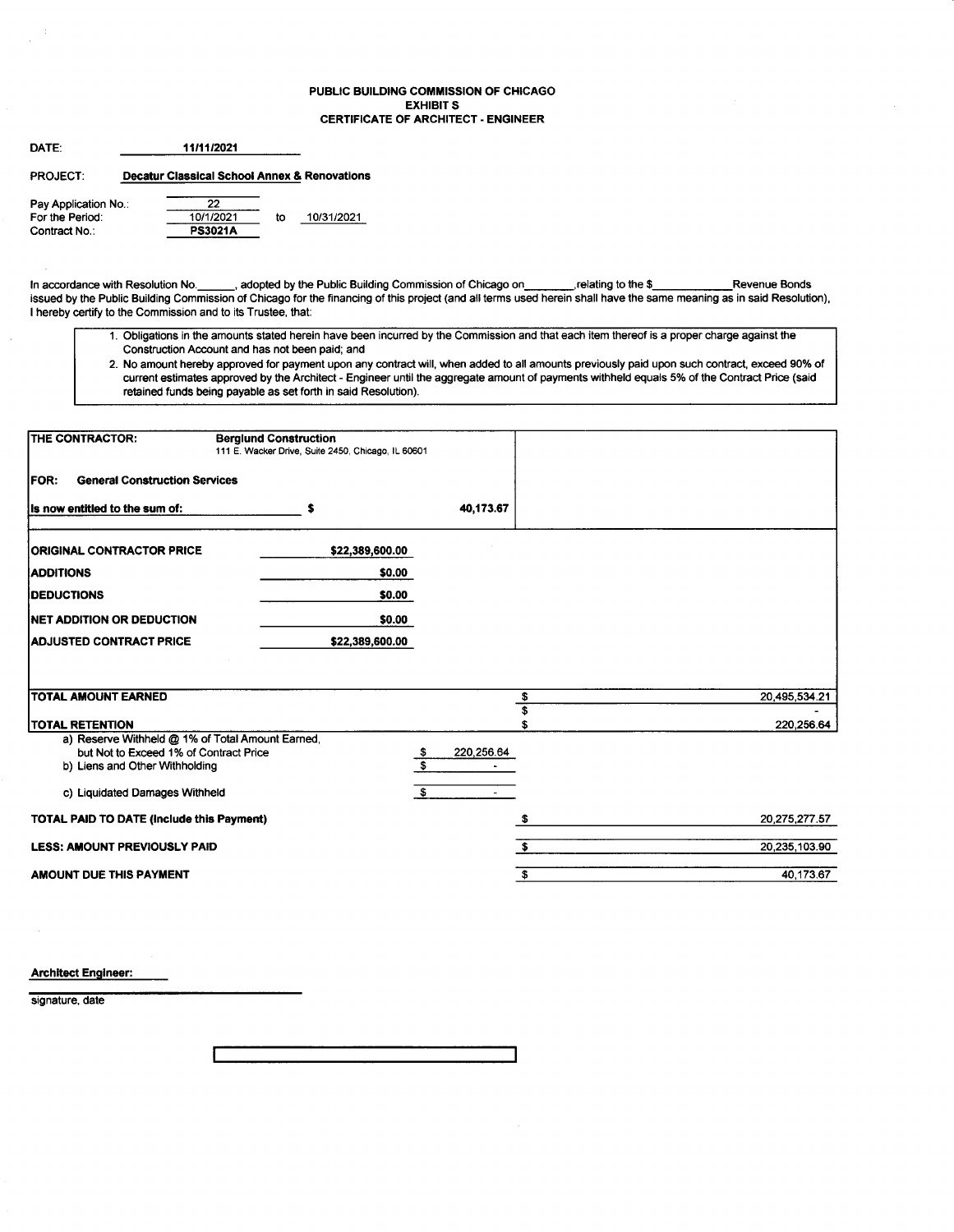# **APPLICATION AND CERTIFICATE FOR PAYMENT**

| To Owner: Public Building Commission of Chicago<br>50 West Washington Street Room 200 |                                                                                  | Project: 519002- Decatur Elementary Annex &<br>Renovation |                                                                    | <b>Application No.:</b> | 22         | <b>Distribution to:</b><br>Owner |
|---------------------------------------------------------------------------------------|----------------------------------------------------------------------------------|-----------------------------------------------------------|--------------------------------------------------------------------|-------------------------|------------|----------------------------------|
|                                                                                       | <b>Richard J Daley Center</b><br>Chicago, IL 60602                               |                                                           |                                                                    | Period To:              | 10/31/2021 | <b>Architect</b><br>Contractor   |
| <b>From Contractor:</b>                                                               | <b>Berglund Construction</b><br>8410 S South Chicago Avenue<br>Chicago, IL 60617 | <b>Via Architect:</b>                                     | Muller & Muller Ltd.<br>700 N. Sangamon Street<br>Chicago IL 60642 | <b>Project Nos:</b>     | 05215      |                                  |
| <b>Contract For:</b>                                                                  |                                                                                  |                                                           |                                                                    | <b>Contract Date:</b>   |            |                                  |

Invoice #: 51133

## **CONTRACTOR'S APPLICATION FOR PAYMENT**

Application is made for payment, as shown below, in connection with the Contract. Continuation Sheet is attached.

| 1. Original Contract Sum                      | \$22,389,600.00 |
|-----------------------------------------------|-----------------|
| 2. Net Change By Change Order                 | \$0.00          |
| 3. Contract Sum To Date                       | \$22,389,600.00 |
| 4. Total Completed and Stored To Date         | \$20,495,534.21 |
| 5. Retainage:                                 |                 |
| 1.07% of Completed Work<br>a.<br>\$220,256.64 |                 |
| 0.00% of Stored Material<br>\$0.00<br>b.      |                 |
| Total Retainage                               | \$220,256.64    |
| 6. Total Earned Less Retainage                | \$20,275,277.57 |
| 7. Less Previous Certificates For Payments    | \$20,235,103.90 |
| 8. Current Payment Due                        | \$40,173.67     |
| 9. Balance To Finish, Plus Retainage          | \$2.114.322.43  |

| <b>CHANGE ORDER SUMMARY</b>                           | Additions | Deductions |
|-------------------------------------------------------|-----------|------------|
| Total changes approved<br>in previous months by Owner | \$0.00    | \$0.00     |
| <b>Total Approved this Month</b>                      | \$0.00    | \$0.00     |
| <b>TOTALS</b>                                         | \$0.00    | \$0.00     |
| Net Changes By Change Order                           | \$0.00    |            |

The undersigned Contractor certifies that to the best of the Contractor's knowledge. information, and belief, the work covered by this Application for Payment has been completed in accordance with the Contract Documents. That all amounts have been paid by the Contractor for Work for which previous Certificates for Payment were issued and payments received from the Owner, and that current payment shown herein is now due.



#### **ARCHITECT:**

11/11/2021 Date: Bv:

This Certificate is not negotiable. The AMOUNT CERTIFIED is payable only to the Contractor named herein. Issuance, payment, and acceptance of payment are without prejudice to any rights of the Owner or Contractor under this Contract.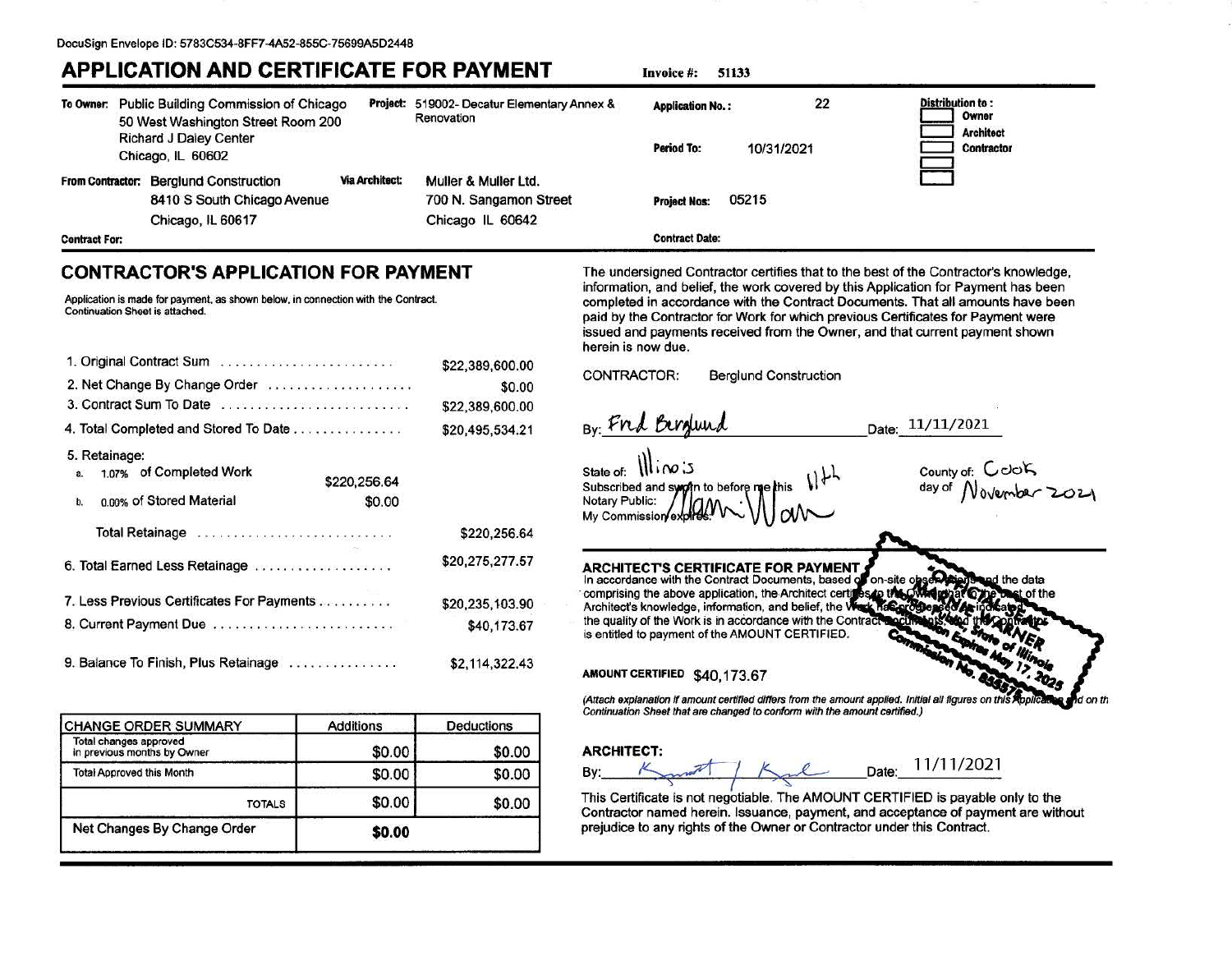PUBLIC BUILDING COMMISSION OF CHICAGO

**EXHIBIT A - PART 1** 

|                                                                                                                                                                                                                                                                                                                                                                                                                                                                                                                                                                                                                                                                                                                                                                                       | CONTRACTOR'S SWORN STATEMENT AND AFFIDAVIT FOR PARTIAL PAYMENT (page 1 of 2)                                                             |                             |                                   |
|---------------------------------------------------------------------------------------------------------------------------------------------------------------------------------------------------------------------------------------------------------------------------------------------------------------------------------------------------------------------------------------------------------------------------------------------------------------------------------------------------------------------------------------------------------------------------------------------------------------------------------------------------------------------------------------------------------------------------------------------------------------------------------------|------------------------------------------------------------------------------------------------------------------------------------------|-----------------------------|-----------------------------------|
| Decatur Classical School Annex & Renovations<br>Project                                                                                                                                                                                                                                                                                                                                                                                                                                                                                                                                                                                                                                                                                                                               |                                                                                                                                          | CONTRACTOR                  | <b>Berglund Construction</b>      |
| PBC Project #05215                                                                                                                                                                                                                                                                                                                                                                                                                                                                                                                                                                                                                                                                                                                                                                    |                                                                                                                                          |                             |                                   |
| Job Location 7030 N. Sacramento Ave., Chicago, IL 60645                                                                                                                                                                                                                                                                                                                                                                                                                                                                                                                                                                                                                                                                                                                               |                                                                                                                                          |                             |                                   |
| Owner Public Building Commission Of Chicago                                                                                                                                                                                                                                                                                                                                                                                                                                                                                                                                                                                                                                                                                                                                           |                                                                                                                                          | APPLICATION FOR PAYMENT #22 |                                   |
| STATE OF ILLINOIS }<br><b>SS</b><br>COUNTY OF COOK                                                                                                                                                                                                                                                                                                                                                                                                                                                                                                                                                                                                                                                                                                                                    |                                                                                                                                          |                             |                                   |
| The affiant, being first duly sworn on oath, deposes and says that he/she is Fred Berglund - President, of Berglund Construction, an illinois corporation, and duly authorized to make this Affidavit in behalf of said corpor<br>and that said corporation is the Contractor with the PUBLIC BUILDING COMMISSION OF CHICAGO, Owner, under Contract No. PS3021A dated the 11th day of December, 2019, for the following project:                                                                                                                                                                                                                                                                                                                                                      |                                                                                                                                          |                             |                                   |
|                                                                                                                                                                                                                                                                                                                                                                                                                                                                                                                                                                                                                                                                                                                                                                                       | Decatur Classical School Annex & Renovations<br>that the following statements are made for the purpose of procuring a partial payment of | 40,173.67                   | under the terms of said Contract: |
| That the work for which payment is requested has been completed, free and clear of any and all claims, liens, charges, and expenses of any kind or nature whatsoever, and in full compliance with the contract documents and t<br>purposes of said contract, the following persons have been contracted with, and have furnished or prepared materials, equipment, supplies, and services for, and having done labor on said improvement. That the respective am<br>money due and to become due to each of them respectively. That this statement is a full, true, and complete statement of all such persons and of the full amount now due and the amount heretofore paid to each of them for su<br>furnished or prepared by each of them to or on account of said work, as stated: |                                                                                                                                          |                             |                                   |
|                                                                                                                                                                                                                                                                                                                                                                                                                                                                                                                                                                                                                                                                                                                                                                                       |                                                                                                                                          |                             |                                   |

#### CONSTRUCTION (pre con; trades; get req)

a perdia composito della

| <b>IPRECONSTRUCTION SERVICES</b> |                                                                                                  |                                           |                                          |                             |                             |                                 |         | -------Work Completed-------- |        |               |           |                                       |      |                   |
|----------------------------------|--------------------------------------------------------------------------------------------------|-------------------------------------------|------------------------------------------|-----------------------------|-----------------------------|---------------------------------|---------|-------------------------------|--------|---------------|-----------|---------------------------------------|------|-------------------|
| — п⊵м≉<br>(same on<br>SOV)       | Subcontractor Name & Address                                                                     | Type of Work                              | Original contract<br>amount: initial GMP | <b>PBC Change</b><br>Orders | Genl Contr<br>Change Orders | <b>Adjusted Contract</b><br>Amt | Complet | Previous                      | Curren | Total to date | retainage | net previous billing   net amount due |      | remaining to bill |
| 100500                           | <b>Berglund Construction</b><br>1111 E. Wacker Dr., Suite 2450 Chicago, I<br>L 6060 <sup>.</sup> | <b>Preconstruction Services</b>           | 280.077.00                               | 0.00                        | 0.00                        | 280,077.00                      | 100%    | 280.077.00                    | 0.00   | 280.077.00    | 0.00      | 280.077.00                            | 0.00 | 0.00              |
|                                  |                                                                                                  | <b>Subtotal Preconstruction Services!</b> | 280,077.00                               | 0.00                        | 0.00                        | 280.077.00                      | 100%    | 280,077.00                    | 0.00   | 280.077.0     | 0.00      | 280,077.00                            | 0.00 | 0.00              |

### $\frac{1}{2}$

|                            | TRADE CONTRACTOR COSTS                                                              |                           |                                          |                      |                             |                                 |            |           |         |               |           |                                       |      |                   |
|----------------------------|-------------------------------------------------------------------------------------|---------------------------|------------------------------------------|----------------------|-----------------------------|---------------------------------|------------|-----------|---------|---------------|-----------|---------------------------------------|------|-------------------|
| ITEM #<br>(same on<br>SOV) | Subcontractor Name & Address                                                        | Type of Work              | Original contract<br>amount: initial GMP | PBC Change<br>Orders | Geni Contr<br>Change Orders | <b>Adjusted Contract</b><br>Amt | % Complete | Previous  | Current | Total to date | retainage | net previous billing   net amount due |      | remaining to bill |
| 101601                     | City Lights<br>9993 Virginia Ave.<br>Chicago Ridge, IL 60415                        | Temporary Electrical Site | 85.550.00                                | 11.200.00            | $-1.620.00$                 | 95.130.00                       | 94%        | 88.951.17 | 0.00    | 88,951.17     | 889.51    | 88.061.66                             | 0.00 | 7.068.34          |
| 101742                     | <b>Construction Cleaning Company</b><br>516 N. Ogden #129<br>Chicago, IL 60642      | Final Clean               | 0.00                                     | 0.00                 | 14,684.00                   | 14.684.00                       | 100%       | 14.684.00 | 0.00    | 14.684.00     | 146.84    | 14,537.16                             | 0.00 | 146.84            |
| 101760                     | <b>Built Best Fence</b><br>615 W. Factory Rd.<br>Addison, IL 60101                  | Temp Fencing              | 65,000.00                                | 0.00                 | 14.850.00                   | 79,850.00                       | 93%        | 74,345.50 | 0.00    | 74,345.50     | 743.46    | 73,602.04                             | 0.00 | 6,247.96          |
| 01915                      | Professionals Associated<br>7100 N. Tripp Ave.<br>Lincolnwood, IL 60712             | Surveving                 | 40,443.00                                | 0.00                 | 19,211.00                   | 59,654.00                       | 100%       | 59,651.00 | 0.00    | 59,651.00     | 2,982.55  | 56,668.45                             | 0.00 | 2,985.55          |
| 01920                      | Not Let                                                                             | Surveyor                  | 8,497.00                                 | 0.00                 | $-8.497.00$                 | 0.00                            | #DIV/0!    | 0.00      | 0.00    | 0.00          | 0.00      | 0.00                                  | 0.00 | 0.00              |
| 02182                      | Nationwide Environmental & Demo<br>1153 Lee Street #244<br>Des Plaines, IL 60016    | Abatement                 | 0.00                                     | 5,000.00             | 6.800.00                    | 11,800.00                       | 100%       | 11,800.00 | 0.00    | 11,800.00     | 118.00    | 11,682.00                             | 0.00 | 118.00            |
| 102200                     | Aqua Vitae Engineering, LLC<br>125 S. Burton Place<br>Arlington Heights, IL 60005   | Dewatering                | 51,600.00                                | 0.00                 | $-25,800.00$                | 25,800.00                       | 100%       | 25,800.00 | 0.00    | 25,800.00     | 258.00    | 25,542.00                             | 0.00 | 258.00            |
| 02230                      | <b>Carlson Environmental</b><br>65 E. Wacker Place, Suite 2210<br>Chicago, IL 60601 | Environmental             | 0.00                                     | 16,000.00            | 0.00                        | 16,000.00                       | 100%       | 16,000.00 | 0.00    | 16,000.00     | 160.00    | 15,840.00                             | 0.00 | 160.00            |
| 02242                      | Not Let                                                                             | Dewatering                | 921.135.00                               | 0.00                 | $-921, 135.00$              | 0.00                            | #DIV/0!    | 0.00      | 0.00    | 0.00          | 0.00      | 0.00                                  | 0.00 | 0.00              |